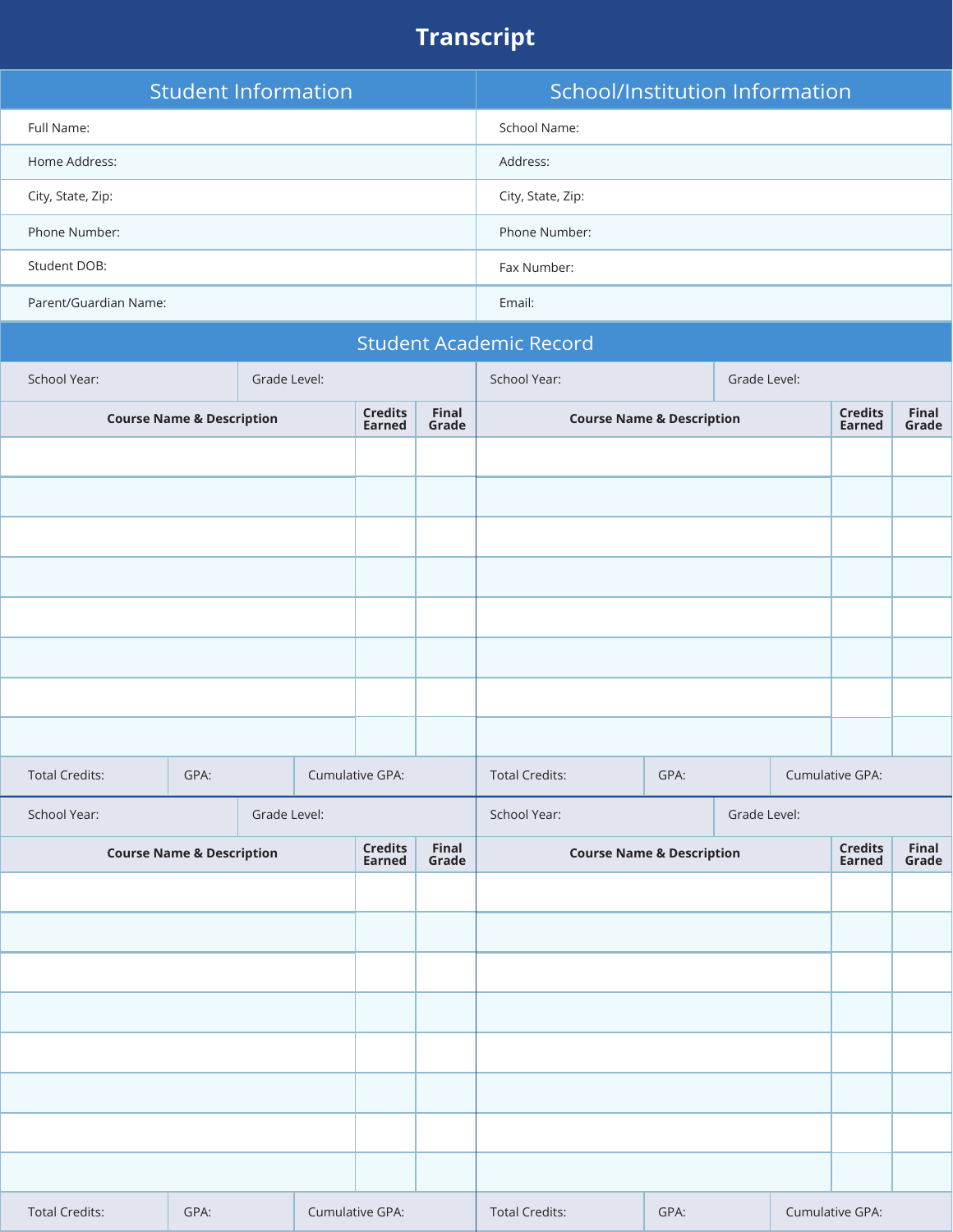# **Transcript**

| Dual Enrollment - Honors/ College Classes |                    |                |                        |  |  |  |  |
|-------------------------------------------|--------------------|----------------|------------------------|--|--|--|--|
| <b>Date Started:</b>                      | <b>Date Ended:</b> | Credits/Grade: | <b>Location/Notes:</b> |  |  |  |  |
|                                           |                    |                |                        |  |  |  |  |
|                                           |                    |                |                        |  |  |  |  |
|                                           |                    |                |                        |  |  |  |  |
|                                           |                    |                |                        |  |  |  |  |
|                                           |                    |                |                        |  |  |  |  |
|                                           |                    |                |                        |  |  |  |  |
|                                           |                    |                |                        |  |  |  |  |
|                                           |                    |                |                        |  |  |  |  |
|                                           |                    |                |                        |  |  |  |  |

## Standardized Testing Information

| Test:                |                    |        | <b>Date Taken:</b> | Score: | <b>Location/Notes:</b>                                          |
|----------------------|--------------------|--------|--------------------|--------|-----------------------------------------------------------------|
|                      |                    |        |                    |        |                                                                 |
|                      |                    |        |                    |        |                                                                 |
|                      |                    |        |                    |        |                                                                 |
|                      |                    |        |                    |        |                                                                 |
|                      |                    |        |                    |        |                                                                 |
|                      |                    |        |                    |        |                                                                 |
|                      |                    |        |                    |        | Activities, Awards, Achievements, Hobbies, Volunteer Work, etc. |
| <b>Date Started:</b> | <b>Date Ended:</b> | Notes: |                    |        |                                                                 |
|                      |                    |        |                    |        |                                                                 |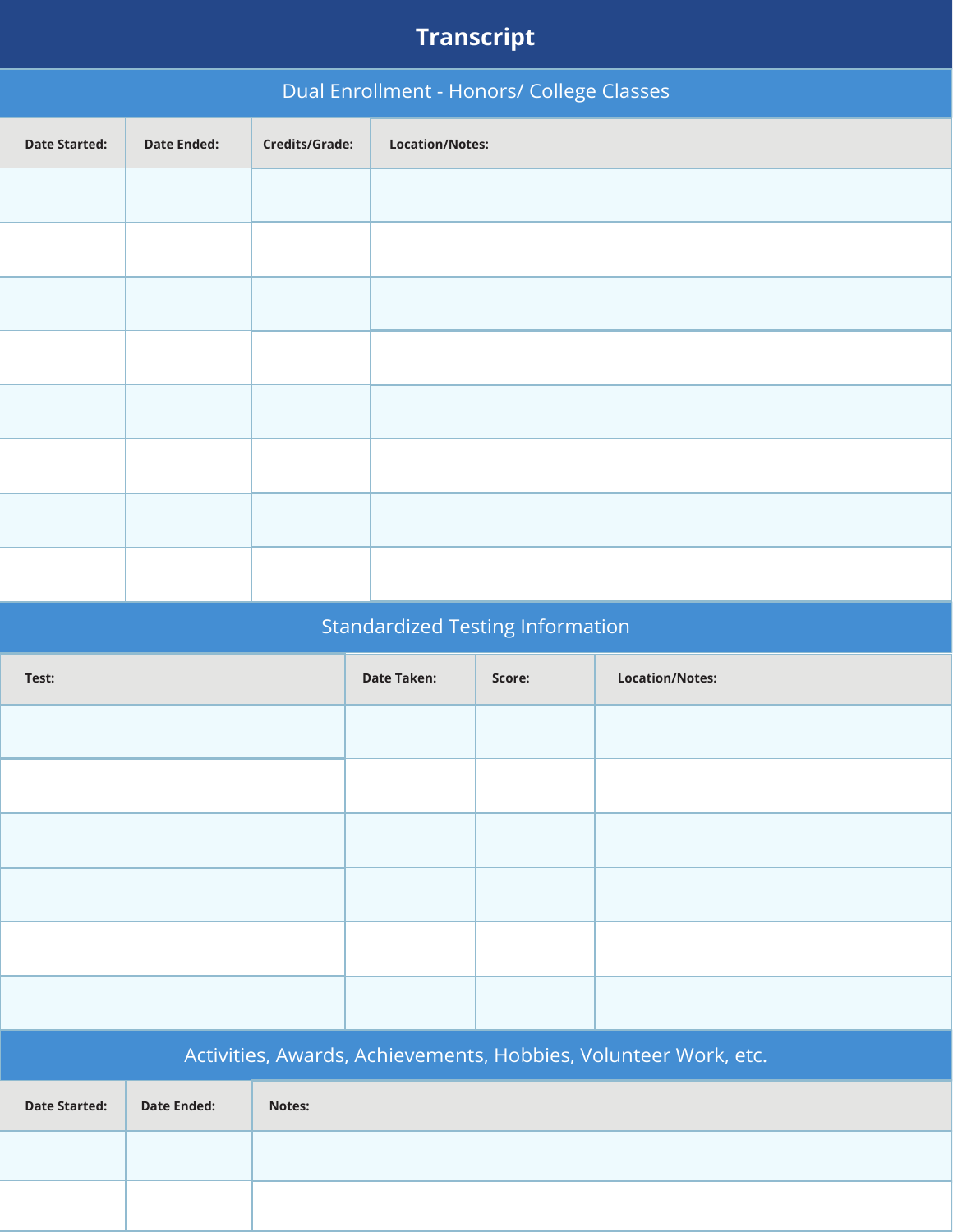## **Transcript**

|                        |                    |                  | Activities, Awards, Achievements, Hobbies, Volunteer Work, etc. (continued) |                         |                                          |                  |                               |               |
|------------------------|--------------------|------------------|-----------------------------------------------------------------------------|-------------------------|------------------------------------------|------------------|-------------------------------|---------------|
| <b>Date Started:</b>   | <b>Date Ended:</b> |                  | Notes:                                                                      |                         |                                          |                  |                               |               |
|                        |                    |                  |                                                                             |                         |                                          |                  |                               |               |
|                        |                    |                  |                                                                             |                         |                                          |                  |                               |               |
|                        |                    |                  |                                                                             |                         |                                          |                  |                               |               |
|                        |                    |                  |                                                                             |                         |                                          |                  |                               |               |
|                        |                    |                  |                                                                             |                         |                                          |                  |                               |               |
|                        |                    |                  |                                                                             |                         |                                          |                  |                               |               |
|                        |                    |                  |                                                                             |                         |                                          |                  |                               |               |
|                        |                    |                  |                                                                             |                         |                                          |                  |                               |               |
|                        |                    |                  |                                                                             |                         |                                          |                  |                               |               |
|                        |                    |                  |                                                                             | Attendance              |                                          |                  |                               |               |
| Grade:                 |                    |                  | $\boldsymbol{9}$                                                            | 10                      |                                          |                  | 11                            | $12$          |
| <b>Present:</b>        |                    |                  |                                                                             |                         |                                          |                  |                               |               |
| Absent:                |                    |                  |                                                                             |                         |                                          |                  |                               |               |
|                        |                    |                  |                                                                             | <b>Academic Summary</b> |                                          |                  |                               |               |
| <b>Cumulative GPA:</b> |                    |                  |                                                                             |                         | <b>Diploma Earned:</b>                   |                  |                               |               |
| <b>Credits Earned:</b> |                    |                  |                                                                             |                         | <b>Graduation Date:</b>                  |                  |                               |               |
|                        |                    |                  |                                                                             |                         | Grading Scale*                           |                  |                               |               |
| $A+ 97-100(4.00)$      |                    | $A$ 94-96 (4.00) | $A - 90 - 3 \93 (3.70)$                                                     | $B+ 87-89(3.33)$        | $B-80-82(3.00)$<br><b>B</b> 83-86 (3.00) |                  | Pass/Fail Courses<br>70% Min. |               |
| $C+ 77-79(2.30)$       |                    | $C$ 73-76 (2.00) | $C - 70-72(1.70)$                                                           | $D+ 67-69(1.30)$        |                                          | $D$ 65-66 (1.00) | $D-$ below 65 (0.70)          | Passing Grade |

This certifies that the information herein is complete and accurate.

**Signature:**

**Title:**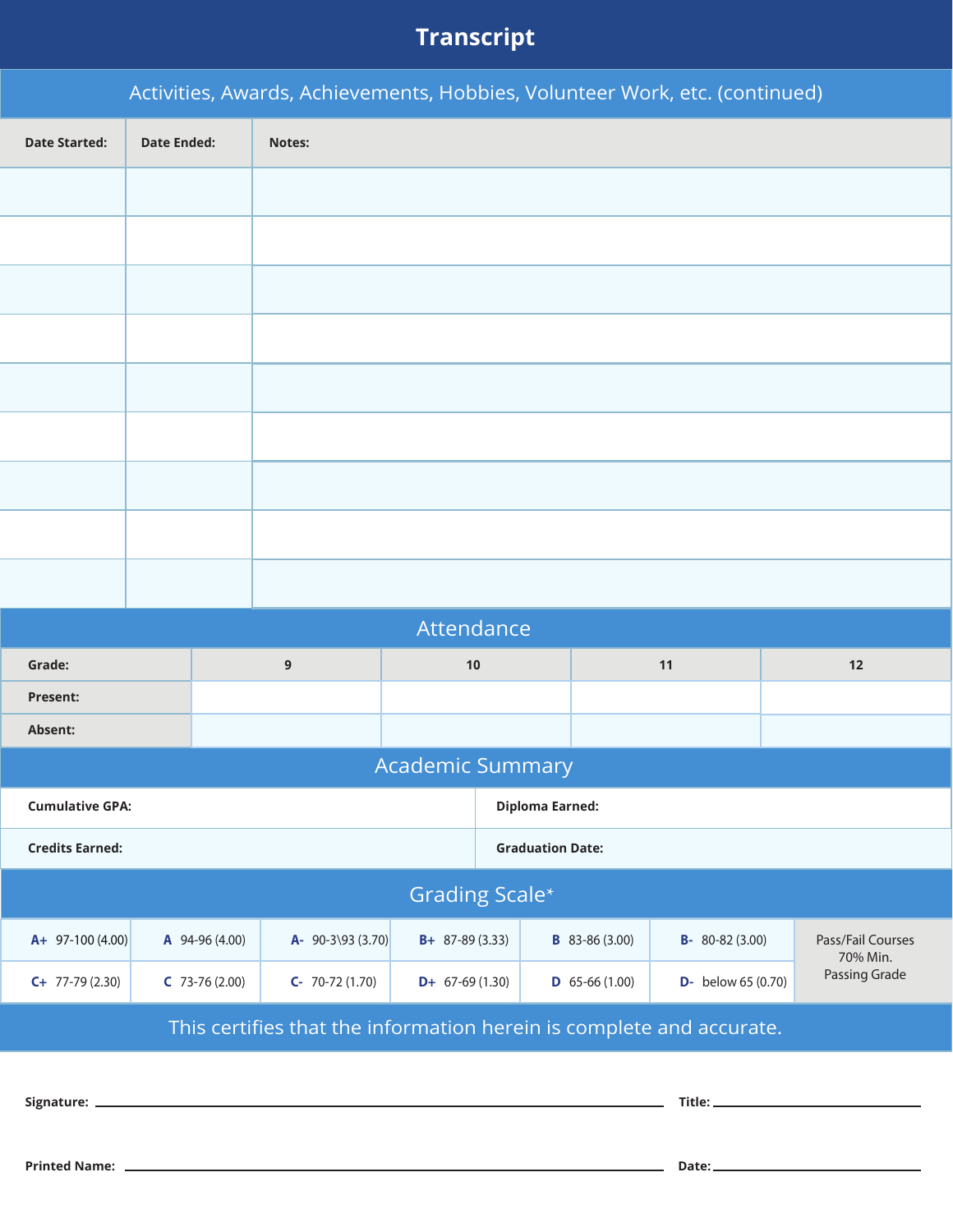### **Grade Point Average - Parent Tips for Calculation**

A GPA, or grade point average, converts letter grades (A, B, C, D, or F) into numbers or point values and averaging them to see where grades stand as a whole. For example, an A equals 4 points, B equals 3 points, C equals 2 points, D equals 1 point, and F (failing) receives 0 points. Use the grading scale below for specific weights.

| Grade       |                        | Weighted           |                     |               |                       |  |  |  |  |
|-------------|------------------------|--------------------|---------------------|---------------|-----------------------|--|--|--|--|
|             | <b>Non</b><br>Weighted |                    | <b>College Prep</b> | <b>Honors</b> | <b>Advanced &amp;</b> |  |  |  |  |
|             |                        | Level <sub>2</sub> | Level 3             | (Level 4)     | AP (Levels 5<br>8.6   |  |  |  |  |
| $A+$        | 4.33                   | 4.33               | 4.67                | 5.00          | 5.33                  |  |  |  |  |
| A           | 4.00                   | 4.00               | 4.33                | 4.67          | 5.00                  |  |  |  |  |
| A-          | 3.67                   | 3.67               | 4.00                | 4.33          | 4.67                  |  |  |  |  |
| $B+$        | 3.33                   | 3.00               | 3.33                | 3.67          | 4.00                  |  |  |  |  |
| B           | 3.00                   | 3.00               | 3.33                | 3.67          | 4.00                  |  |  |  |  |
| <b>B-</b>   | 2.67                   | 2.67               | 3.00                | 3.33          | 3.67                  |  |  |  |  |
| $C+$        | 2.33                   | 2.33               | 2.67                | 3.00          | 3.33                  |  |  |  |  |
| $\mathbf C$ | 2.00                   | 2.00               | 2.33                | 2.67          | 3.00                  |  |  |  |  |
| D+          | 1.33                   | 1.33               | 1.67                | 2.00          | 2.33                  |  |  |  |  |
| D           | 1.00                   | 1.00               | 1.33                | 1.67          | 2.00                  |  |  |  |  |
| D-          | 0.67                   | 0.67               | 1.00                | 1.33          | 1.67                  |  |  |  |  |
| F           | 0.00                   | 0.00               | 0.00                | 0.00          | 0.00                  |  |  |  |  |

### **Calculating Yearly GPA**

- 1. Assign points for each completed course credit
- 2. Add up the number of course credits taken. Award either 1 or ½ credit for each course; give 1 credit for a 1 year course and give  $\frac{1}{2}$  (0.5) credit for a 1 semester course
- 3. Sum the grade points and divide them by the sum of the course credits taken in a given year, and then round to the nearest two (2) decimal places. This is the yearly GPA
- 4. Continue this formula until you convert each grade given for all courses taken in a given year, and then add the grade points together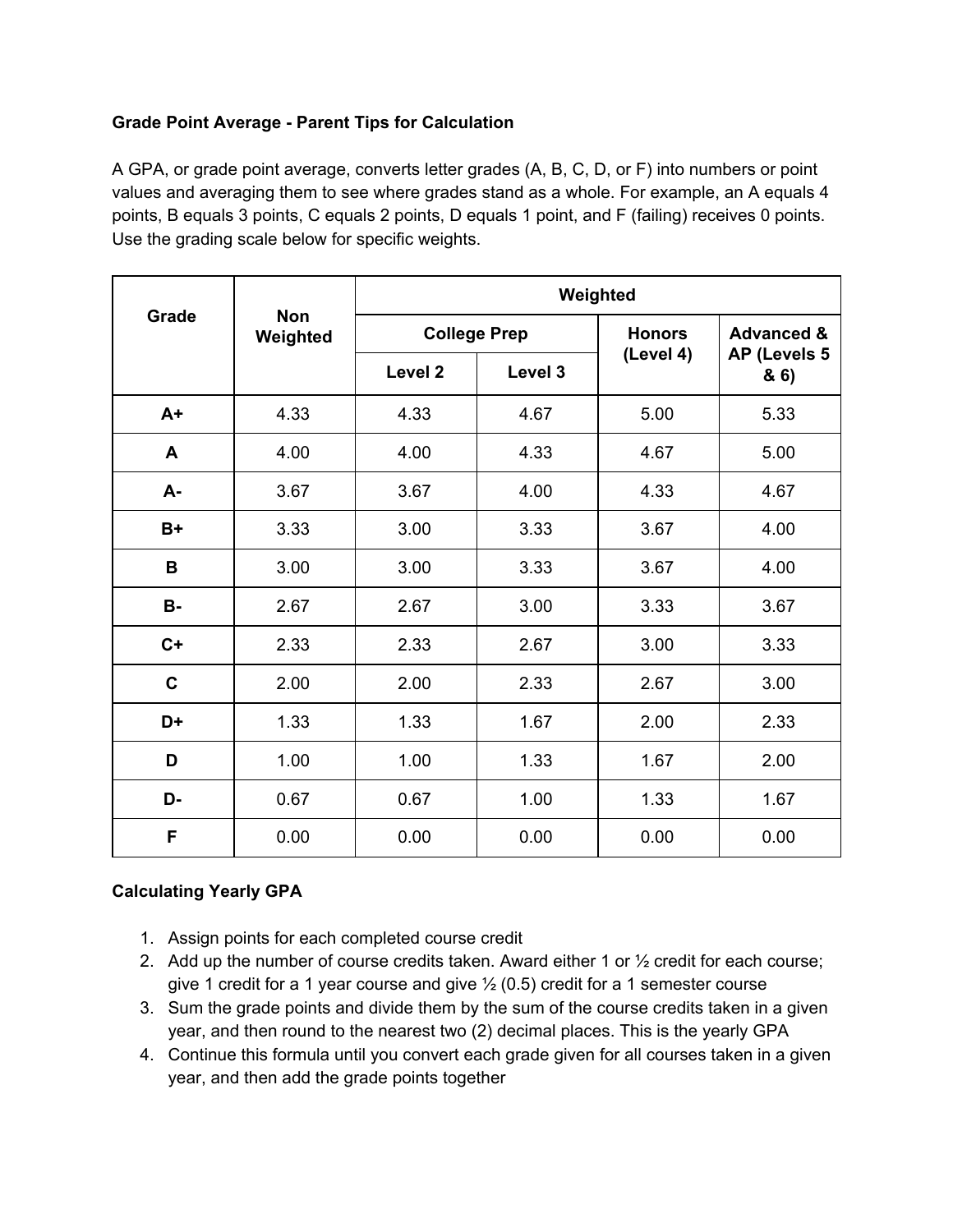#### **Calculating Cumulative GPA**

- 1. To calculate cumulative GPA., total the credit hours and grade points from all semesters accumulated over the 4 years
- 2. Divide the total grade points by the total credit hours (over the 4 years)
- 3. Round the average to the nearest two decimal places for your student's cumulative GPA

#### **Calculating Advanced Placement (AP) or Honors Courses**

When taking AP (advanced placement) or honors courses, grade points are generally weighted. For example, a half point (.50) is added for honors courses, and a whole point (1.0) is added for AP courses (A then equals 4.50 for an Honors class, or 5.00 for an Advanced Placement class). As schools may differ when assigning point value, contact your college for their grading system.)

#### **Earning Dual Credit**

Did you know 15 hours of college credit validates a high school diploma? Many parents enroll their students into dual credit at local community colleges, take college level courses online, or take AP tests in order to gain these additional credits.

**Tip:** Double check the GPA calculation for any errors before using it on college or job applications.

*\*Grading scale is based on standardized information provided by the National Center for Education Statistics. This is just a suggestion to help parents with calculating GPA. As the designated instructor, you can choose the scale that works for your teaching environment.*